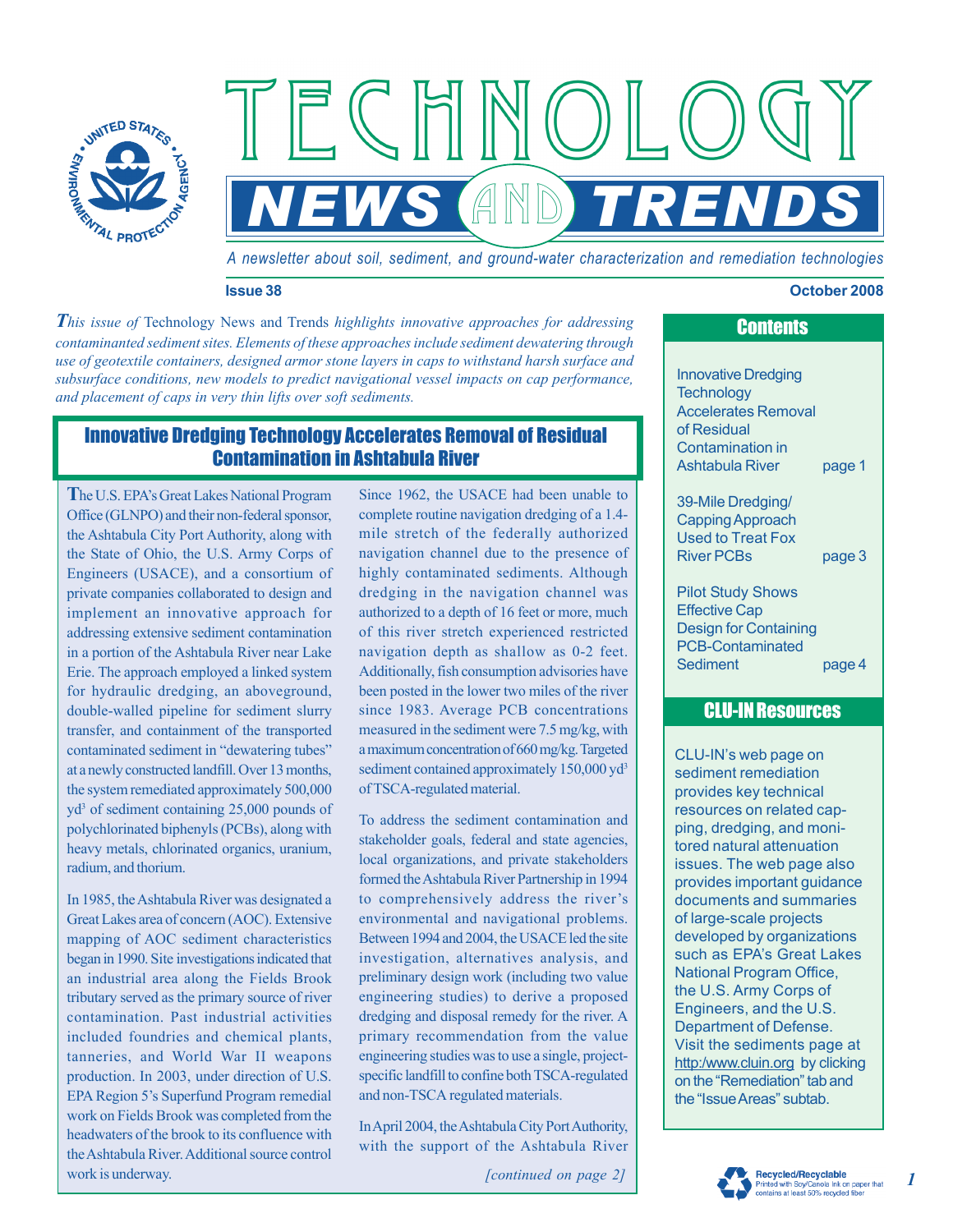## *[continued from page 1]*

Partnership, submitted a request to the GLNPO requesting funds under the newly authorized Great Lakes Legacy Act (GLLA). After extended technical, legal, and financial discussions, active remediation on the \$58 million river project began in 2006, with the GLLA providing \$29 million in funding. The final design called for hydraulic excavation of sediments; hydraulic transport of the dredged slurry to the landfill through a 2.5 mile long, double-walled pipeline; dewatering of the sediment slurry using geotubes; and treatment of the water through a 5,000-gpm water treatment plant. Dewatering was designed to occur at the 1,000,000-yd3 TSCA-permitted landfill, with geo-textile tubes (geotubes) left in place for final disposal (Figure 1).

Construction of the landfill, pipeline, and water treatment plant commenced in May 2006 and concluded in September 2006, at which time full-scale dredging operations began. Initial dredging operations were conducted using a 12-inch, 750-hp, hydraulic cutterhead dredge to remove sediment at a depth of 0-20 feet below water surface. The dredge operated at a rate of approximately 3,800-4,200 gpm and produced a slurry with 6-15% total solids by weight. Dredged material consisted of mostly fine-grained sediment, which was pumped through a 12-inch, double-walled, HDPE piping system installed along the Fields Brook corridor. Three 500-hp booster pumps were used to maintain a consistent flow along the entire length of the pipeline, which involved a 60-foot vertical rise between the river and landfill.

*Figure 2. The 8 inch hydraulic dredge with attached Vic-Vac™ prepares to launch in target portions of the Ashtabula River AOC.* 





*Figure 1. Prior to filling, each tube was placed in an overlaying pattern within the landfill to achieve a 10-layer stack.* 

At the landfill, the sediment slurry was pumped into geotubes that were approximately 300 feet long and 75 feet in diameter. As slurry moved into each tube, a polymer was added to increase coagulation of sediment particles. Coagulated particles remained inside the geotubes while slurry water exited by gravity through pores of the geotube's woven material. Filled tubes were allowed to air dry for approximately 15 days in order to achieve a solids content of approximately 40% before additional tubes were placed on them. The 13.5-acre TSCApermitted landfill was constructed with two 60-mil synthetic liners, a geosynthetic clay liner, and several drainage layers along with a leachate collection system.

Water exiting each geotube entered the leachate collection systems and was pumped to a nearby water treatment system consisting of Lamella® gravity settlers, sand filters, and activated carbon filters. The water treatment process was designed to meet discharge limits of 0.001 μg/L PCBs, 0.16 ng/L mercury, and 10 mg/L total suspended solids in the water prior to discharge to the river.

In June 2007, operations integrated a second but smaller (8-inch) hydraulic dredge equipped with an innovative Vic-Vac™ suction dredge-head (Figure 2). The 8-inch dredge operated in parallel with the 12-inch dredge, with both simultaneously discharging to the double-walled pipeline. By operating in parallel, the 12-inch dredge could focus on high production dredging that generated thicker cuts, while the 8 inch dredge focused on cleanup dredging that generated thin residual sediment layers. Typically, cleanup dredging results in hydraulic slurries with just 1-2% percent solids, which can present problems with dewatering and water treatment. By operating parallel dredges and combining the slurry streams, however, operations were able to maintain a consistent and reasonably high solids content (8-15%) in the combined slurry while performing cleanup operations specifically targeted at reducing residual contamination. The 8 inch dredge operated at an average production rate of approximately 1,000 gpm, and the 12-inch dredge operated at an average rate of 3,500 gpm. Cleanup dredging was performed on approximately 10 of the site's total 30 acres where underlying bedrock prevented overdredging of contaminated sediments.

Previous experience at this and other sites suggested that significant amounts of residual contamination would remain in these dredged areas. Confirmation sampling after dredging indicated, however, that in areas where the Vic-Vac was used, the surface-weighted average concentration was 0.1 mg/kg total PCBs, well below the long-term cleanup goal.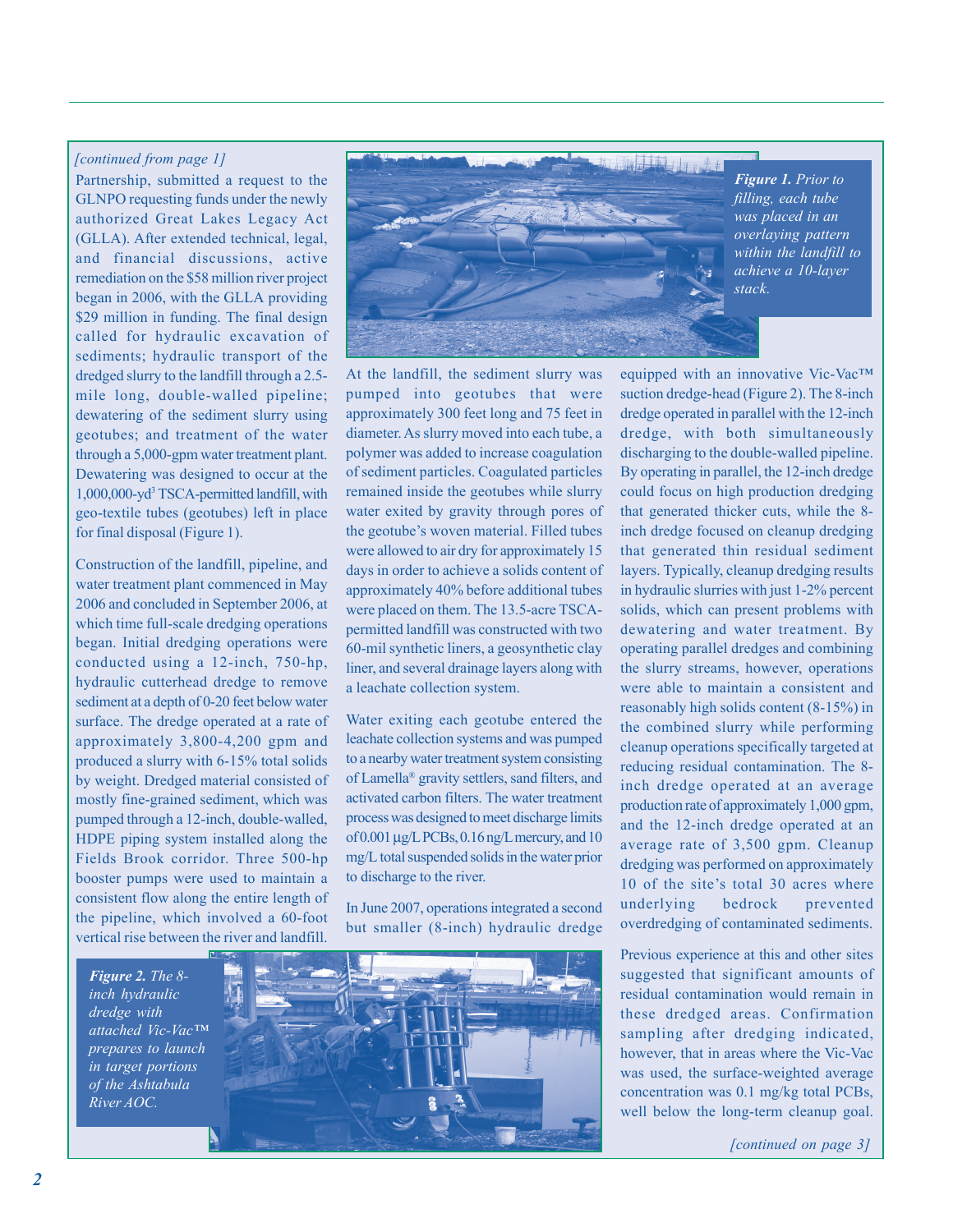## *[continued from page 2]*

 term cleanup goal of 0.25 ppm PCBs. Several areas required 2-3 dredging passes with the Vic-Vac in order to achieve the long-

Construction and operational costs for hydraulic dredging, dewatering, transfer, and disposal of the sediment totaled approximately \$58 million. In accordance with GLLA provisions, GLLA funds covered 50% of the cost and the State provided an additional \$7 million; the remaining \$22 million was paid by the consortium of private companies.

A total of 25,000 pounds of PCBs have been removed from the river, and commercial and recreational vessels no longer are restricted from any portions of the river. The GLNPO continues to work with the Port Authority, State, and the private companies to implement a post-dredging monitoring plan, including evaluation of fishtissue PCB concentrations. Project partners also are developing and initiating implementation of a habitat mitigation plan to restore 3-5 acres of shallow water habitat.

*Contributed by Scott Cieniawski, EPA Region 5 (cieniawski.scott@epa.gov or 312-353-9184) and Natalie Farber, OH EPA (natalie.farber@epa.state.oh.us or 614-644-2143)* 

## 39-Mile Dredging/Capping Approach Used to Treat Fox River PCBs

**T**he Lower Fox River in Wisconsin contains approximately 8 million  $yd^3$  of PCBcontaminated sediment targeted for active remediation. The site's records of decision (RODs) were amended in 2007 and 2008 to specify dredging of nearly 4 million  $yd^3$  of sediment with high concentrations of PCBs, followed by in situ capping of approximately 560 acres of sediment comprising operable units (OUs) 1 through 4. The cap design included development of an innovative method for determining an armor stone dimension sufficient to withstand propeller wash from frequent recreational vessel traffic.

The site extends 39 miles from the outlet of Lake Winnebago into Green Bay. Contamination is found primarily in the first six miles (OU1) and the last 20 miles (OU3 and OU4) of the river, reaching PCB sediment concentrations as high as 3,000 ppm. Contaminated sediment extends to depths of up to 13 feet. Commercial shipping is confined to the last 3.5 miles of OU4, which ends at the mouth of Green Bay. Sediment distribution in the middle 13 miles (OU2) is patchy with intervening bedrock exposures. OU2 contains the site's greatest elevation drop and consequently the majority of the river's locks and dams. OU5 comprises the entire bay, but dredging and capping are anticipated only near the river mouth; monitored natural recovery was selected as the remedy for most of OU2 and OU5.

Based on experience in OU1, dredging did not always remove all sediment above the site-specific cleanup goal of 1 ppm. This goal and the surface weighted-average concentration goal of 0.25 ppm can only be met with a combined approach of dredging, capping, and sand covers. Dredging could not be used in areas with in-water infrastructure such as bulkhead walls or docks, near utility crossings associated with commercial facilities, or near shorelines with steep banks. As a result, a capping approach using four designs (differing in stone and/or sand components) was used to contain residual contamination and non-dredged areas.

Design criteria for dredging included maximum horizontal/vertical slopes of 3:1 for submerged areas and 5:1 for shorelines with nearby infrastructure. A typical dredge management unit covers approximately 6 acres, which involves approximately 1 week of dredging per unit. Prior to full-scale dredging operations, models were used to develop final plans.

Dredging was initiated in OU1 in 2004 followed by the placement of sand covers in areas where residual PCB concentrations remained above 5 ppm; cover thickness ranged from 3 to 6 inches, depending on PCB concentrations. Sand covers also were placed on undredged areas with lower PCB concentrations; caps composed of sand and armor stone were placed over higher PCB concentrations. To date, more than  $370,000$  yd<sup>3</sup> of PCB contaminated sediment have been removed from OU1, of which approximately 8,000 yd<sup>3</sup> contained PCB concentrations above 50 ppm and were classified as TSCA in situ sediment.

The sediments were disposed at local stateregulated landfills. Water generated by dredging, sand recovery, and dewatering is treated through bag filters, sand filtration, and granulated activated carbon prior to river discharge. Air monitoring to date has shown no exceedance of thresholds for particulates or PCBs.

Similar operations will continue downstream (mainly inOUs 3 through 4) from 2009 to 2017. Hydraulic dredges and in-water pipelines are used to remove and transport contaminated sediment to a staging area where sand fractions will be washed or otherwise treated for possible beneficial onsite or offsite use.

Engineered caps will be placed at locations where the final cap height allows for at least 3 feet of water and at least 2 feet below the authorized navigational water depth. In order to ensure caps will have long-term stability and effectively contain PCBs, the following conditions were evaluated during cap design:

- Frazil ice, particularly in areas of turbulent waters downstream of dams or possible high water velocities due to ice dams;
- High flows from tributary flooding; and
- Combinations of river flow, due to seiche effects or lake level changes.

*[continued on page 4]*  To further ensure effective caps, different cap designs will be employed for different river conditions. In navigable areas, nearshore areas, or where sediment contains PCB concentrations exceeding 50 ppm, the armor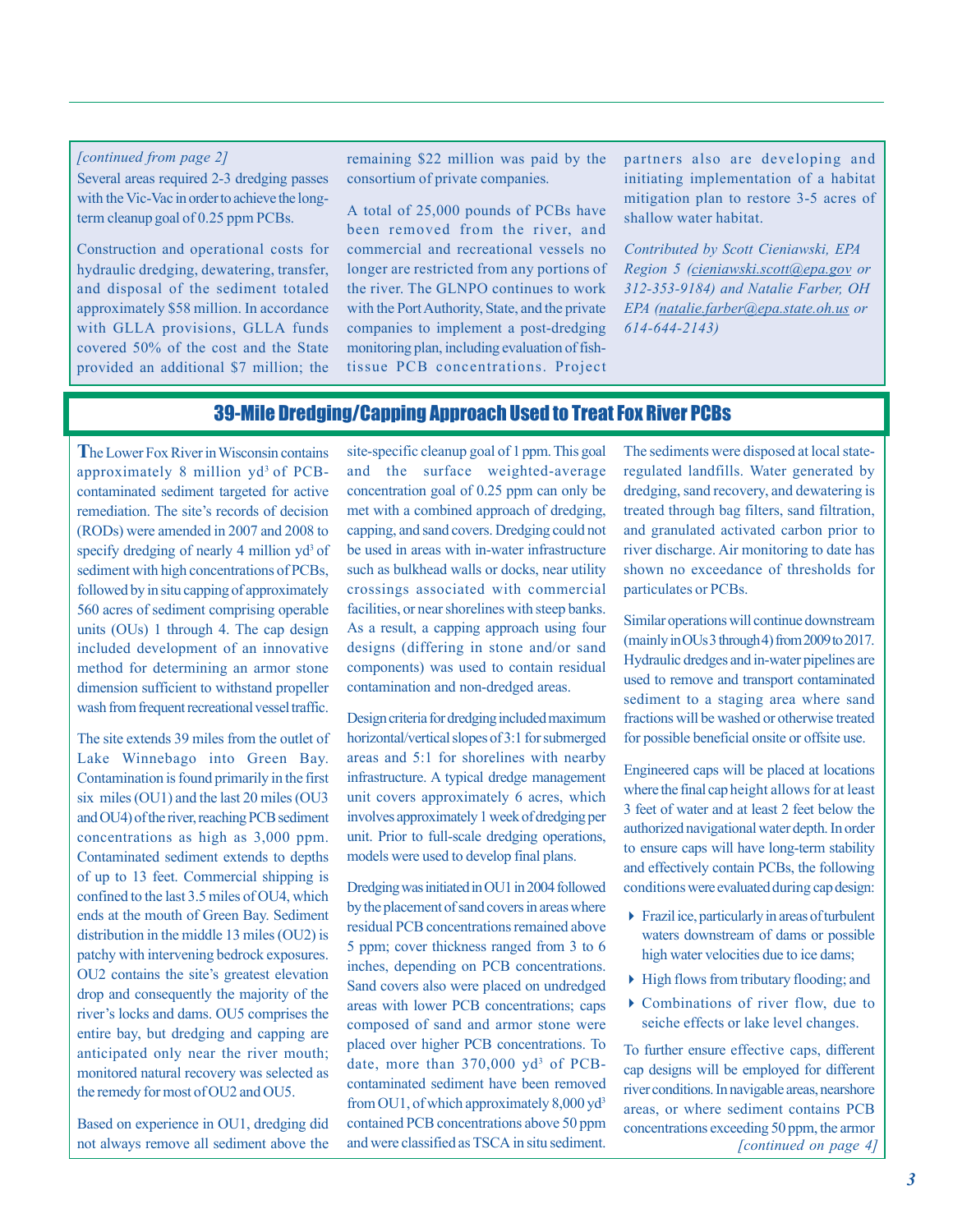consists of a 33-inch layer of sand, gravel, and quarry spall. For design and construction purposes, this cap type was designated as a "Cap C." (Figure 3). In other areas, the cap consists of 13 inches of sand and gravel (Cap A) covering approximately 200 acres, or 16 inches of sand and gravel (Cap B) covering approximately 70 acres. An estimated 25 additional acres of shoreline caps will be constructed using larger armor stone to be determined case by case. The areal extent of each cap and total acreage of cap types is subject to ongoing refinement. Other areas having sediment profiles with PCB concentrations below 2 ppm or in thin deposits (6 inches or less) are covered with 6 inches of clean sand imported from local sand and gravel pits. Shortly after placement, the thickness of each cap layer is verified to specified engineering standards.

Design of the cap for the navigation channel of OU4 involved site-specific models considering erosive forces such as wave-induced currents, river flows, ice scour, seiche, and vessel propeller wash. This "JETWASH" model is similar to that recommended by the U.S. EPA and USACE but includes additive velocities accounting for the propeller shaft pitch and reflection relative to the river bottom, which are critical factors for recreational boats. The model includes a momentum-based approach to analyze stability of a bed armoring particle that is subjected to timedependent propeller wash velocity fluctuations typical of recreational vessels. Due to the wide variety of recreational vessels and modes of operation used in the Fox River, the propwash model relied on Monte Carlo simulations using 2,500 parameter combinations for water depths of 3, 5, 7,

*[continued from page 3]* and 10 feet each. In addition, twodimensional hydrodynamic models were evaluated for OUs 1, 3, 4, and 5 to predict bottom shear stresses during maximum flow anticipated in a 100-year flood event. USACE empirical models were used to predict characteristic vessel waves. To consider potential impacts from propwash, a Monte Carlo statistical model was applied, incorporating:

- $\triangleright$  Capping costs and stone size;
- Magnitude of likely damage if movement occurs; and
- Degree to which a cap can "self-heal" to re-cover areas where cap materials may have moved due to propwash or other influences such as vessel anchors.

Finally, if regularly scheduled or eventtriggered monitoring indicates that caps have been eroded or otherwise adversely impacted, the caps will be repaired as necessary to provide continued containment.



Institutional controls currently include fish consumption advisories throughout the site, establishment of no-wake areas in OUs 3 and 4, and limited public access to waters undergoing active dredging or cap construction. Monitoring during active dredging and cap construction includes routine geophysical surveys and core sampling 2 and 4 years after the initial post-construction survey and every 5 years thereafter. Details of this monitoring plan are being developed during the design phase for OUs 2-5. Long-term monitoring also will include testing of cap integrity and performance with respect to contaminant containment, and analytical sampling of water and fish tissue at least every 5 years to evaluate environmental results.

Approximately 30 acres of caps have been installed to date. Following dredging and cap construction, additional time will be

> needed for natural recovery, which will result in additional contaminant reductions meeting other cleanup goals. In OU 3, for example, an estimated nine years of natural recovery are needed to reduce PCB fish tissue concentrations to 0.049 ppm, the threshold for unlimited walleye consumption. Construction completion is scheduled for 2018.

*Contributed by Jim Hahnenberg, EPA Region 5 (hahnenberg.james@epa.gov or 312-353-4213)* 

*Figure 3. "Cap C" armored caps will cover approximately 100 acres in OU 4.* 

# Pilot Study Shows Effective Cap Design for PCB-Contaminated Sediment

**A** 1-acre pilot study was used to evaluate multiple cap designs at Silver Lake in Pittsfield, MA, prior to construction of a full-scale cap over the entire 26-acre lake bottom. Sediment in Silver Lake is contaminated with PCBs and other chemicals from past discharges of process water and wastewater from the nearby General Electric (GE) facility. Monitoring indicated that the pilot caps provided an effective barrier to

upward transport of PCBs from the underlying sediment. Use of geosynthetic materials, however, did not appear to improve cap performance significantly. *[continued on page 5]*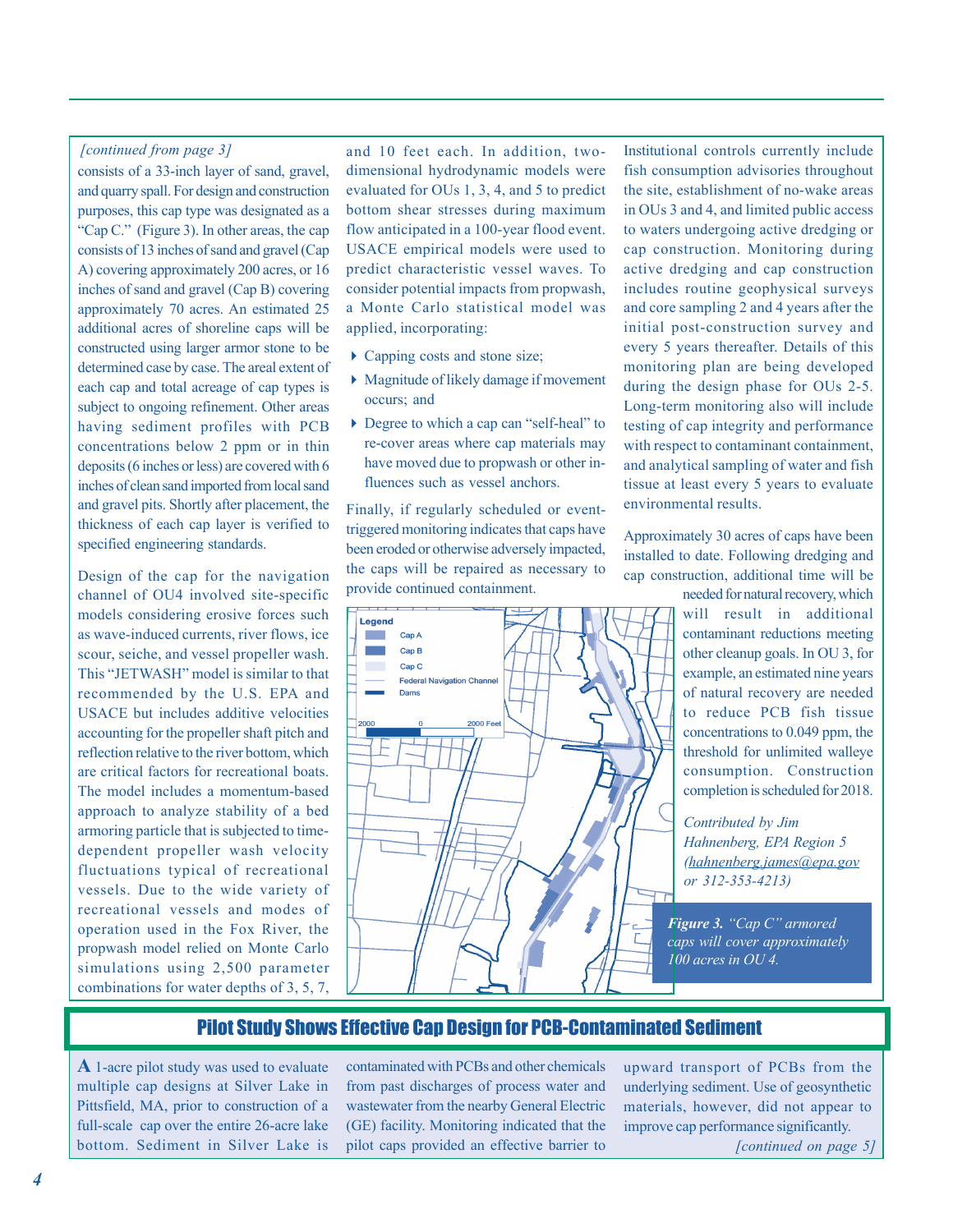## *[continued from page 4]*

Between early October and late November 2006, the pilot study was conducted at three contiguous 45-ft by 300-ft sub-areas. An isolation layer was placed directly on the soft sediment in one sub-area (Figure 4). This layer contained 2.5 parts pond sand (by volume) mixed with 1 part topsoil using conventional earth-moving equipment to achieve approximately 1% total organic carbon (TOC) in the dry mix. A custom-made, barge-mounted, spreader box broadcasted slurried material in thin 1- to 2-inch lifts to minimize the potential for resuspension and mixing of the underlying sediments. The thin lifts also help avoid settlement or slope failure resulting from the relatively lowstrength, highly-compressibile sediments and steep slope of the lake floor near the shore. The lifts were broadcasted until a depth of 12-14 inches was achieved.

The second sub-area was covered with a non-woven geotextile before subsequent placement of the same isolation materal. Three 15-ft wide by 300-foot long rolls of Mirafi 180N non-woven geotextile fabric were unrolled from a barge. The adjacent edges were sewn together to form one contiguous piece (with about 2-foot overlap at each seam) and anchored temporarily to the banks with sandbags attached in an approximate 20-ft grid. Due to puckering of the emplaced geotextile–likely resulting from its buoyancy– more sandbags were added to ensure that the fabric would lay flat over the sediment. A fourth roll was later placed using rebar to add structural support to the geotextile and maintain the width of the fabric during placement to fully cover the sub-area.

The third sub-area was covered with a composite geotextile mat before placement of the isolation layer. The composite geotextile was constructed of two layers of a non-woven geotextile sewn together and filled with a thin layer (less than 1 inch) of a sand/organo-clay mix. The mix had a TOC similar to the isolation layer. This composite configuration was prepared in nine rolls (about 15-feet wide by 100-feet long) that were sewn together and unrolled from the barge similar to the non-



woven geotextile cap. Puckering during installation led to the addition of rebar, for structural support to maintain the full width of the fabric.

Armor stone was installed along the shoreline to protect all three caps from erosion due to wind-induced waves. The armor consisted of riprap placed over a woven geotextile above and below the mean water surface elevation. A gravel layer was placed over the armor stone below the water line to improve habitat for aquatic species.

The thickness of the three pilot caps was measured using a combination of acoustic profiling, probing, and coring. The thickness of all three caps was found to be fairly uniform, averaging 12 to 14 inches.

Physical survey plates and vibrating wire settlement cells were used to measure sediment settlement during, immediately after, and six months after construction of the caps. The results generally indicate a relatively uniform, slow rate of settlement and compaction of the underlying native sediment, averaging 11-12 inches over the first nine months. The majority of settlement occurred during placement of the isolation layer and appeared to be complete within two to six months of cap placement. Use of geosynthetic layers did not appear to create any variations in the extent of settlement. Although settlement rates greater than the target of 1 inch/day were occasionally measured, there was no indication of sediment instability or other deleterious effects on cap performance. Coring and sediment profile imaging showed some mixing of the sediment and isolation layer material in the isolation layer-only cap, but mixing appeared to be limited to the lower 2 inches of material.

PCB concentrations in sample cores were low (non-detect to 14 mg/kg) relative to underlying sediments (25.2 to 178 mg/kg), with about 70% of the detections less than 1 mg/kg. Collectively, the PCB distribution in the post-construction cores suggests that isolation layer materials, when placed in *[continued on page 6]*